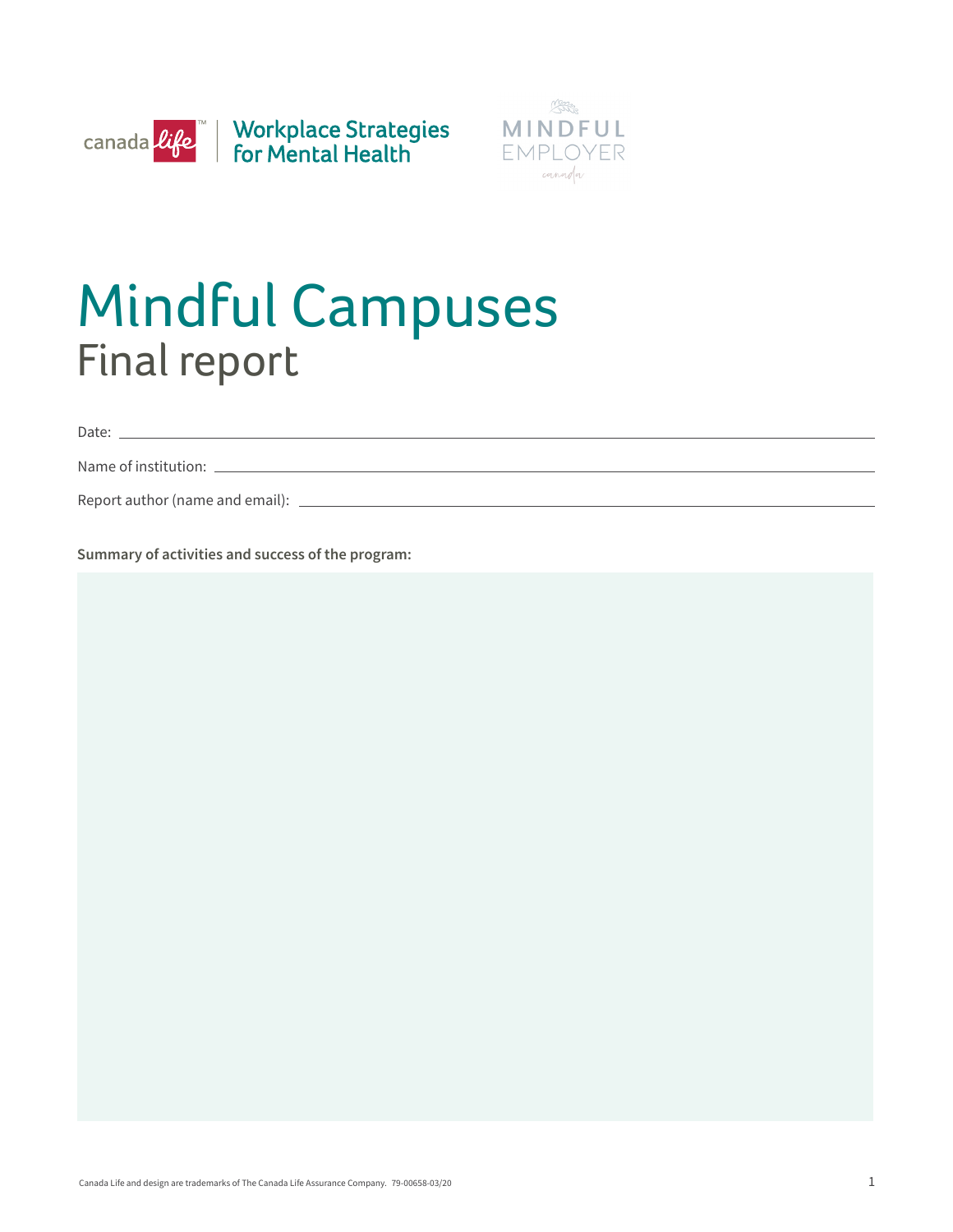# **Mindful Campuses Building resilience facilitated session**

| Date of session(s): $\frac{1}{2}$ and $\frac{1}{2}$ and $\frac{1}{2}$ and $\frac{1}{2}$ and $\frac{1}{2}$ and $\frac{1}{2}$ and $\frac{1}{2}$ and $\frac{1}{2}$ and $\frac{1}{2}$ and $\frac{1}{2}$ and $\frac{1}{2}$ and $\frac{1}{2}$ and $\frac{1}{2}$ and $\frac{1}{2}$ and $\frac{1$ |
|-------------------------------------------------------------------------------------------------------------------------------------------------------------------------------------------------------------------------------------------------------------------------------------------|
| Total number of students who attended the session(s): _______                                                                                                                                                                                                                             |
| Total number of staff and faculty who attended the session(s): _________________                                                                                                                                                                                                          |
| Number of participants who completed an evaluation*: ___________________________                                                                                                                                                                                                          |

#### **\*Please add the results from your completed post-session surveys or evaluations below:**

|                                                                                          | $%$ Yes | $%$ No | % Somewhat |
|------------------------------------------------------------------------------------------|---------|--------|------------|
| This workshop met my expectations                                                        |         |        |            |
| I'd recommend this program                                                               |         |        |            |
| I'll be able to immediately apply what I've learned to increase my<br>well-being         |         |        |            |
| As a result of my participation, I plan to do something differently<br>for my well-being |         |        |            |
| My institution is committed to the well-being of its people, places<br>and community     |         |        |            |
| I understand why well-being is important                                                 |         |        |            |

#### **Additional comments about what was most helpful and ideas to improve the session:**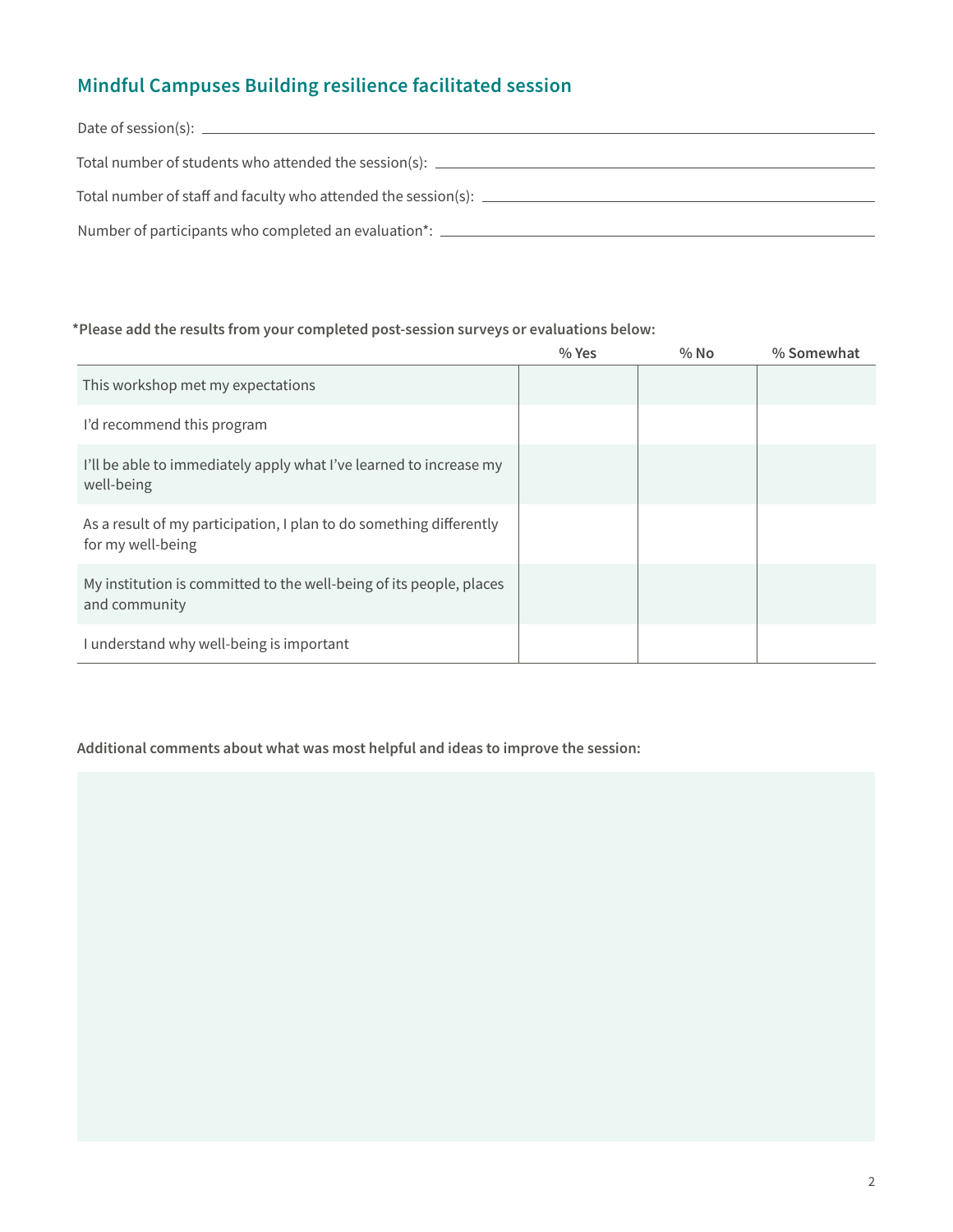### **Please outline how you used the grant funds to improve the well-being of students, staff and faculty**

| Activity/event and date/purchase                          | Grant money spent and impact on<br>wellbeing                                       | <b>Number of participants</b> |             |         |
|-----------------------------------------------------------|------------------------------------------------------------------------------------|-------------------------------|-------------|---------|
|                                                           |                                                                                    | Students                      | Staff       | Faculty |
| Example: gift cards given to students to<br>purchase food | \$200 given to students who didn't have<br>enough money to cover their food budget | 100                           | $\mathbf 0$ | 0       |
| Example: subscriptions                                    | \$500 subscriptions to meditation app for<br>students                              | 50                            | 0           | 0       |
|                                                           |                                                                                    |                               |             |         |
|                                                           |                                                                                    |                               |             |         |
|                                                           |                                                                                    |                               |             |         |

### **Description of any other activities or events held during the week and number of participants**

| Activity/event and date                                   | Description                                                                        | <b>Number of participants</b> |                |            |
|-----------------------------------------------------------|------------------------------------------------------------------------------------|-------------------------------|----------------|------------|
|                                                           |                                                                                    | Students                      | Staff          | Faculty    |
| Example: gift cards given to students to<br>purchase food | \$200 given to students who didn't have<br>enough money to cover their food budget | 100                           | $\overline{0}$ | 0          |
| Example: subscriptions                                    | Learn about and experience the benefits of<br>mindfulness                          | 40                            | 10             | $\sqrt{5}$ |
|                                                           |                                                                                    |                               |                |            |
|                                                           |                                                                                    |                               |                |            |
|                                                           |                                                                                    |                               |                |            |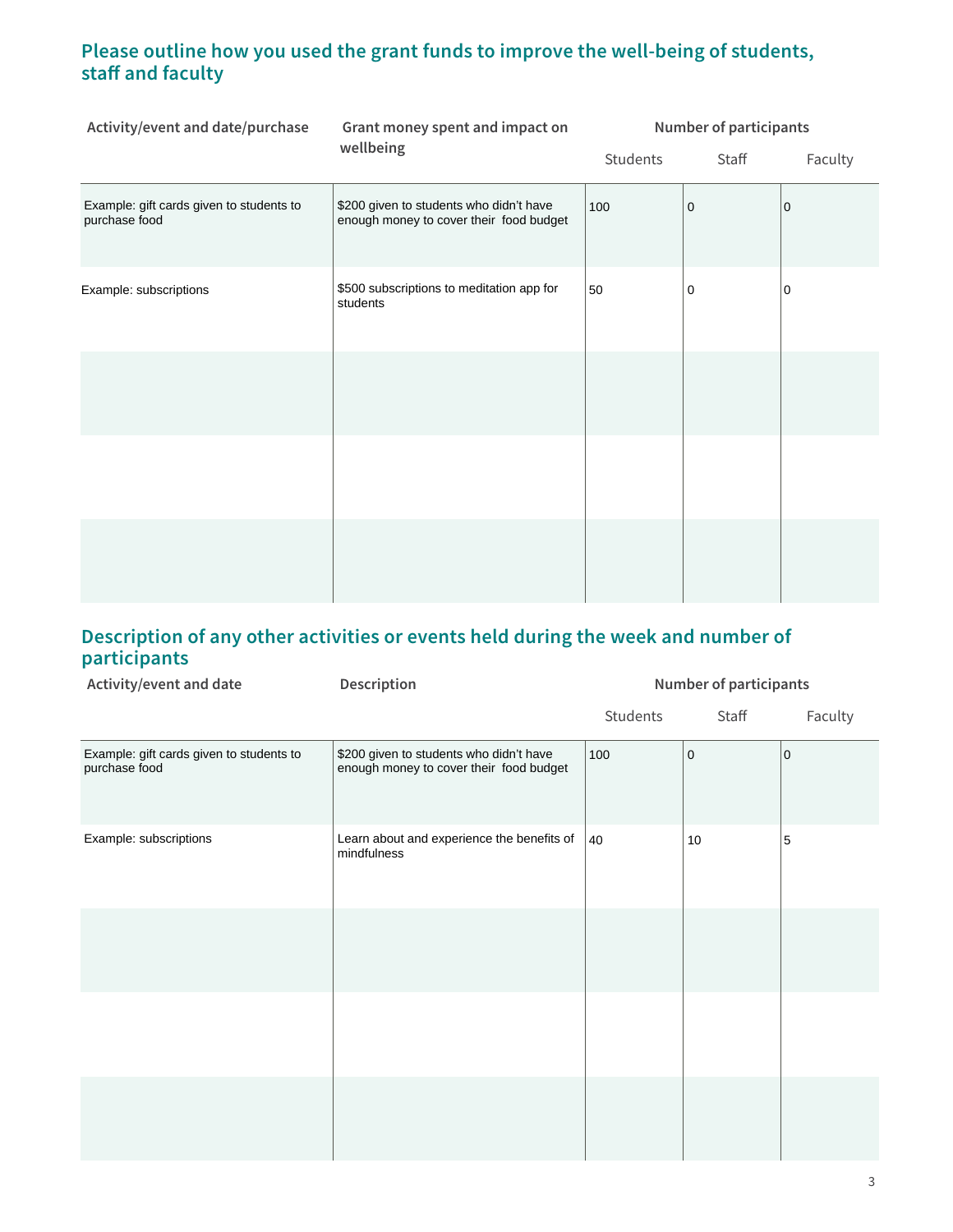## **Social media posts**

Total number of posts across all platforms:

Combined total impressions (number of people who saw the posts):

Link to the video (30 seconds to 2 minutes in length):

| Type     | Description                                                          | Date    | #Likes                  | $\#Impressions$ |
|----------|----------------------------------------------------------------------|---------|-------------------------|-----------------|
| Twitter  | Example: Announcing Building resilience workshop                     | Oct. 25 | $\overline{\mathbf{4}}$ | 851             |
|          | Example: Announcing workshop on From Surviving to<br>Thriving (FSTT) | Oct. 28 | $\boldsymbol{7}$        | 771             |
|          |                                                                      |         | $\overline{\mathbf{4}}$ |                 |
|          |                                                                      |         | $\overline{4}$          |                 |
|          |                                                                      |         |                         |                 |
| Facebook | Example: Announcing Building resilience workshop                     | Oct. 25 |                         |                 |
|          | Example: Announcing workshop on FSTT                                 | Nov. 8  | 3 likes, 1 share        | 1,094           |
|          |                                                                      |         |                         |                 |
|          |                                                                      |         |                         |                 |
|          |                                                                      |         |                         |                 |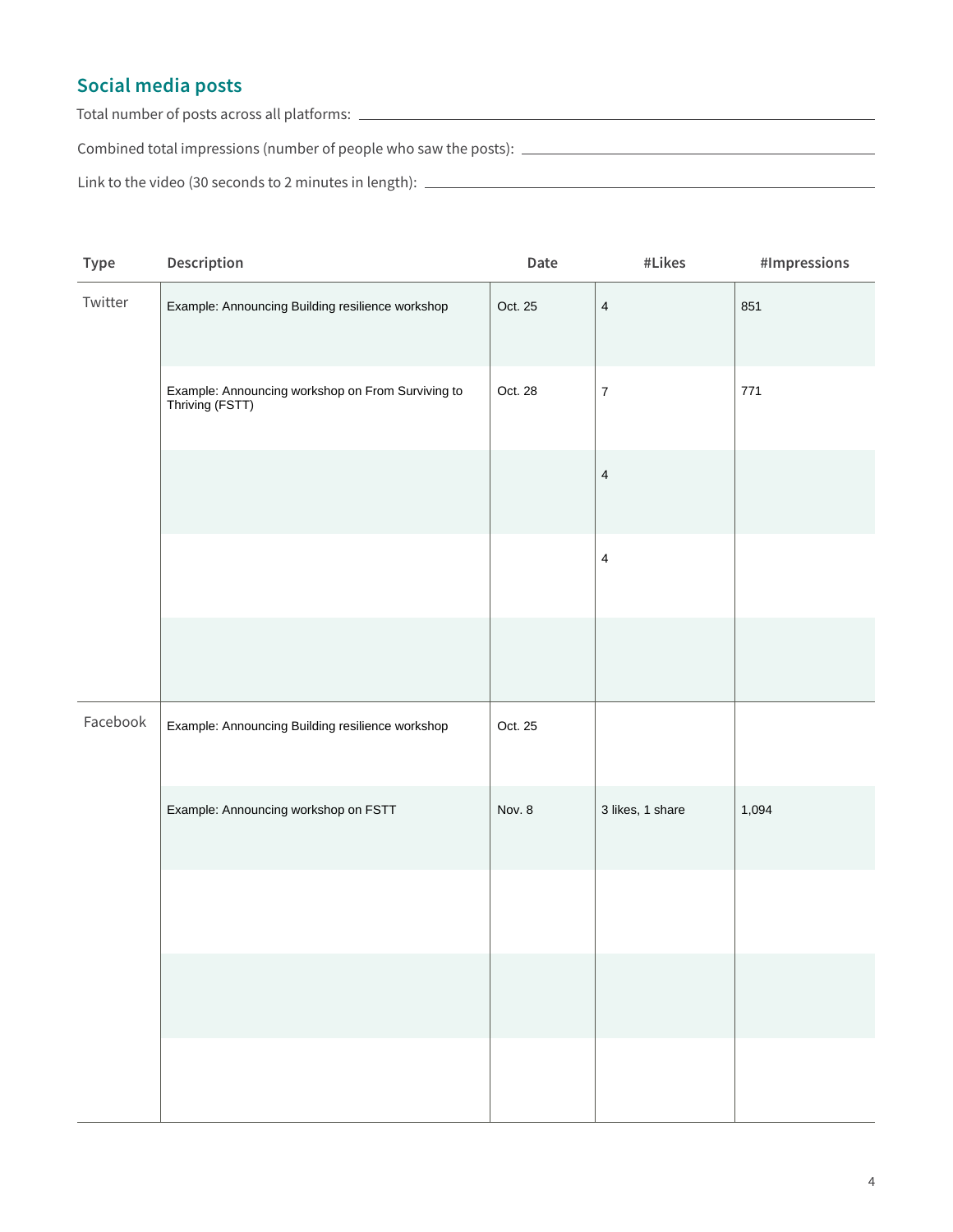| LinkedIn  | Example: Announcing Building resilience workshop | Oct 25   | 14 likes, 18 clicks | 1,472 |
|-----------|--------------------------------------------------|----------|---------------------|-------|
|           |                                                  |          |                     |       |
|           |                                                  |          |                     |       |
|           |                                                  |          |                     |       |
|           |                                                  |          |                     |       |
|           |                                                  |          |                     |       |
|           |                                                  |          |                     |       |
| Instagram | Example: Announcing workshop on FSTT             | Oct $28$ | 52 likes            | 1835  |
|           |                                                  |          |                     |       |
|           |                                                  |          |                     |       |
|           |                                                  |          |                     |       |
|           |                                                  |          |                     |       |
|           |                                                  |          |                     |       |
|           |                                                  |          |                     |       |
|           |                                                  |          |                     |       |
|           |                                                  |          |                     |       |
| Other     | Example: Tiktok                                  |          |                     |       |
|           |                                                  |          |                     |       |
|           |                                                  |          |                     |       |
|           |                                                  |          |                     |       |
|           |                                                  |          |                     |       |
|           |                                                  |          |                     |       |

Ī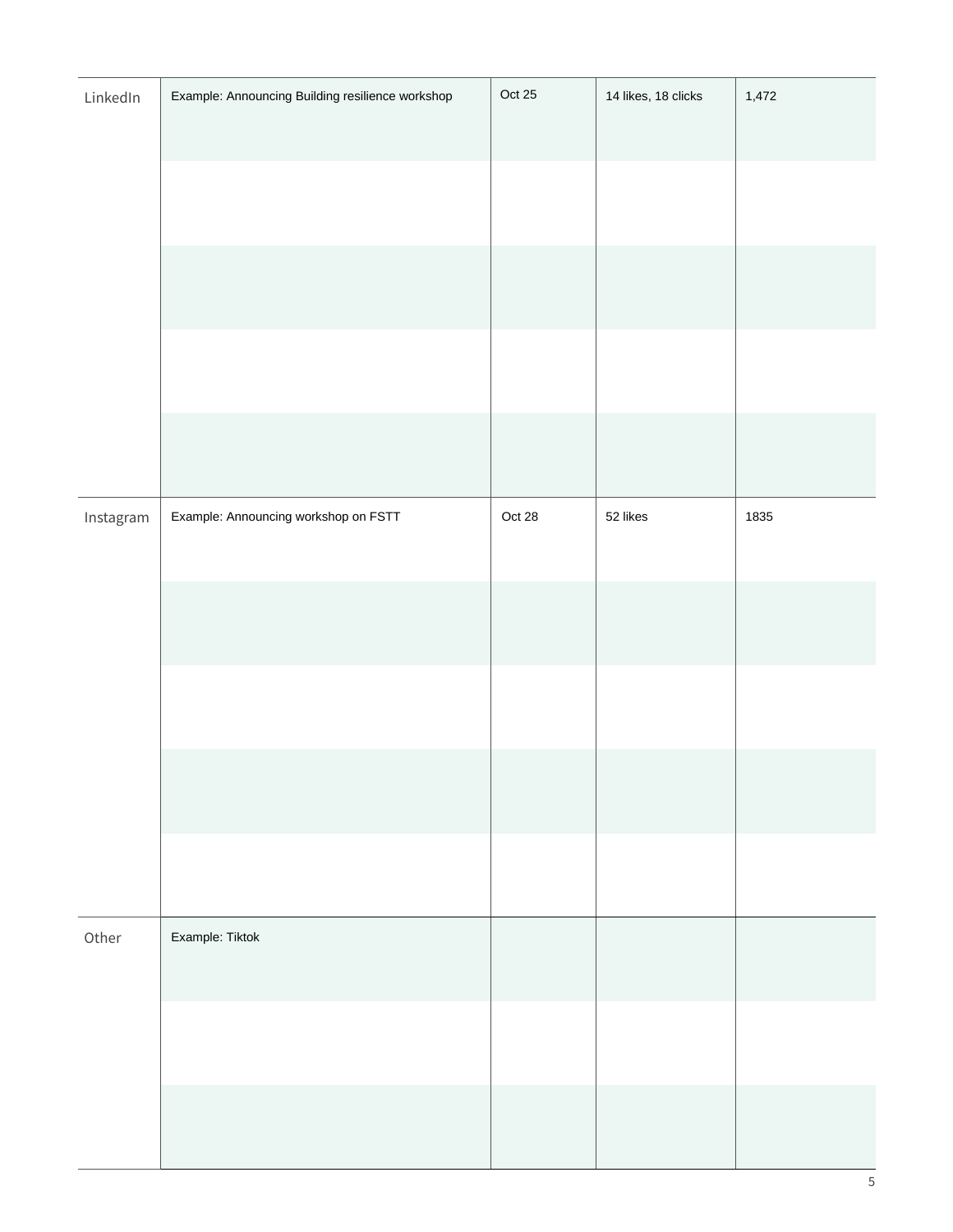## **Testimonials**

Ī

Please provide at least 3 testimonials each from staff, students and faculty:

| <b>Activity and description</b>              | Response                                          | <b>Testimonial</b>                                                                                                                                                    |
|----------------------------------------------|---------------------------------------------------|-----------------------------------------------------------------------------------------------------------------------------------------------------------------------|
| Example: Supporting students' workshop       | Staff                                             | My favorite part was getting to know other staff. I<br>learned different support systems for the students<br>and the process behind it.                               |
| Example: Employee Resilience workshop        | Staff                                             | Effective presentation of material. Concepts of<br>resilience at work will be useful.                                                                                 |
| Example: Employee resilience workshop        | Staff                                             | Practical tips on how to build resiliency were quite<br>helpful. An interesting and engaging workshop.                                                                |
| Example: From Surviving to Thriving workshop | Student                                           | My favorite part of the workshop was the tips.                                                                                                                        |
| Example: Plan for resilience workshop        | Faculty                                           | I thought the exercises in the workbook helped me<br>self-analyze.                                                                                                    |
| Example: Plan for Resilience workshop Staff  | Staff                                             | I found the exercises we did helped to identify<br>sources of anxiety and strategies to deal with<br>them. It was great to have the workbook to take<br>home as well. |
|                                              | $\vert \mathbf{v} \vert$                          |                                                                                                                                                                       |
|                                              | $\left  \mathbf{v} \right $                       |                                                                                                                                                                       |
|                                              | $\blacktriangledown$                              |                                                                                                                                                                       |
|                                              | $\vert \textbf{y} \vert$                          |                                                                                                                                                                       |
|                                              | $\vert \textcolor{red}{\mathbf{v}} \vert$         |                                                                                                                                                                       |
|                                              | $\vert \textcolor{red}{\blacktriangledown} \vert$ |                                                                                                                                                                       |